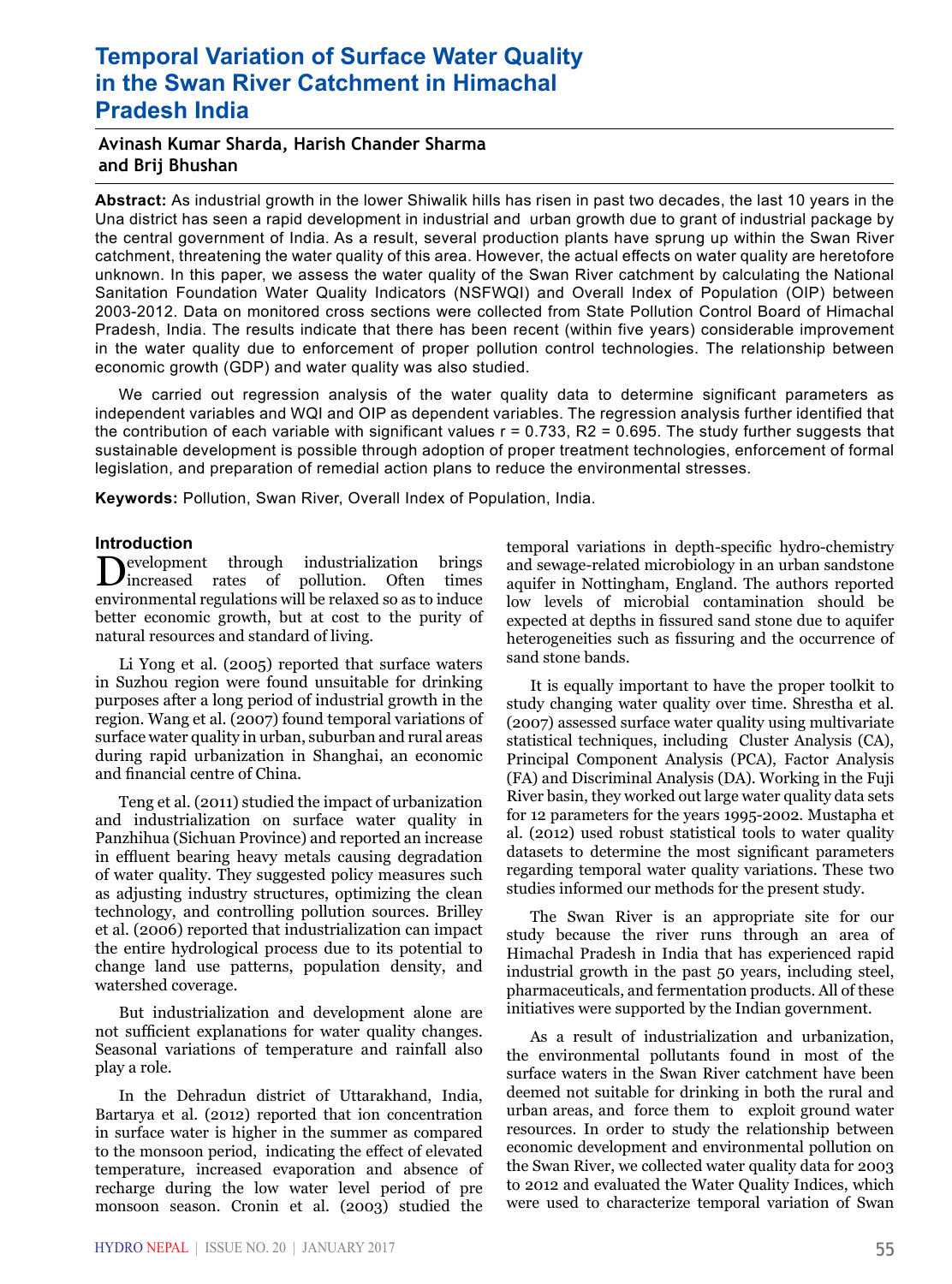River surface water quality during a period of industrial and urban growth in the catchment.

## **Study Area**

The Swan River, also known as the River of Sorrow and a tributary of the Sutlej River, flows north in a south westerly direction. Swan River Flood Management and Integrated Development (SRFMID) has implemented controls for the flood hazards, which has made the river more usable to the people of the Una district, Himachal Pradesh. Major towns located on the banks of river Swan include Gagret, Una, Mehatpur and Santokhgargh. Each of these locations feature heavy industrial areas.

The total length of the Swan is approximately 85 kilometers, of which 65 fall in Himachal Pradesh. The total catchment area of the river watershed is 1400 km2 with 80 tributaries contributing to the flow during monsoon. The Swan is an intermittent river and maintains base flow in the lower reaches. Eighty percent of its catchment area falls in Una district and the river divides the district into two parts. The river is the main source of sub-soil water in the catchment for domestic, industrial and irrigation (Venu & Madhvri, 2011).

The Swan River passes through three industrially developed areas: 49 are medium-sized units and 575 small-scale. The SRFMID Project was formulated by Irrigation and Public Health (IPH) department in order to reclaim the land by providing embankments on both sides for fishery development, flood control and water utilization.

hat Pra<br>un Mus torbut Pra Mehatpu Santokhead Tahliwal

Figure1: Location Map of Swan River catchment and study sampling location is given by the mathematical expression.

In the light these increased human activities on the Swan River, it becomes necessary to evaluate the river water quality. What follows is our study of the relationship between WQIs and population and industrial growth by assessing surface water quality using different methods calculation of different indices between period 2003 to 2012. From this analysis, we suggest implementation of formal regulations and enforcement of proper pollution control measures.

### **Materials and Methods**

The water quality data (Table 1) for the last 10 years was used along with water quality indices estimated by National Sanitation Foundation Method Water Quality Index (NSFWQI) and Overall Index of Pollution (OIP). These figures were calculated by taking into consideration various parameters: Temp (o C), pH, DO (mg/l), BOD5 (mg/l), Turbidity (NTU), MPN, TDS (mg/l), NO3-N (mg/l), Total Phosphate (mg/l), Hardness (mg/l) and Fluoride (mg/l).

Following methods have been used for evaluating water quality indices.

National Sanitation Foundation Water Quality Index (NSFWQI) for estimating water quality of any water body and is mathematically expressed as;

## WQI= ∑WiQi

Where  $Qi= Sub Index$  of ith water quality parameter

 Wi= Weight (in terms of importance) associated with water quality parameter

> N= Number of water quality parameters

> We calculated 42 NSFWQI using software downloaded from the website http://www.swrp.esr.pdu.edu. NSF WQI Water Quality ratings based on the Water Quality Index per sub index function for parameters on 100 point scale are presented in Table- 1.

#### **Overall Index of Pollution (OIP)**

Different water quality parameters were measured in different units of measurement. Hence, it is necessary to translate them into commensurate units so that integrated indices can be obtained and used in decisionmaking. An integer value in geometric progression (e.g., 1, 2, 4, 8, 16) to each of class (C1, C2, C<sub>3</sub>, C<sub>4</sub> and C<sub>5</sub>) is assigned. Where the number termed as class index indicating level of pollution . This forms the basis for comparison of water quality from "excellent" to "heavily polluted." The limits and ranges for different parameters have been shown in Table 1. OIP is estimated as the average of all the pollution indices (Pi) for individual water quality parameters considered and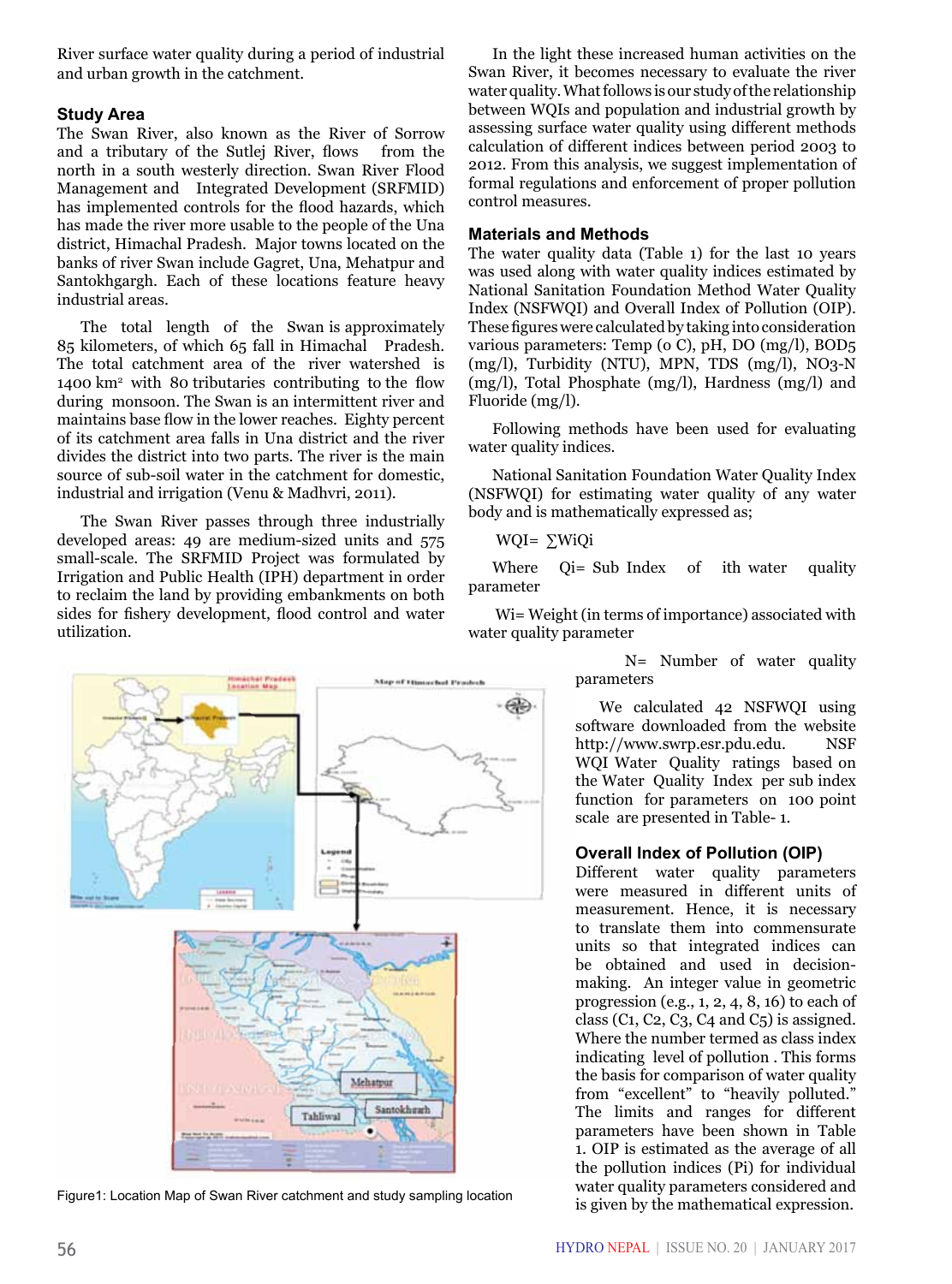OIP= ∑iPi /n

Where  $Pi =$  pollution index for ith parameter,  $i=1,2,-$ ----,n and n= number of parameters.

The pollution index (Pi) is obtained for each parameter by using mathematical expressions developed by Saragaonkar and Deshpande (2003) and further using value function curves.

| <b>Water Quality Index</b> |                                                      |  |  |  |  |  |  |  |  |  |  |
|----------------------------|------------------------------------------------------|--|--|--|--|--|--|--|--|--|--|
|                            | Range   90-100   70-90   50-70   25-50   0-25        |  |  |  |  |  |  |  |  |  |  |
|                            | Quality   Excellent   Good   Medium   Bad   Very bad |  |  |  |  |  |  |  |  |  |  |

Table1: NSFWQI Limits

The interpretation of OIP values to determine the pollution status is calculated the same was as we calculate individual parameters (discussed above). The OIP is simple to estimate and flexible to the addition or deletion of parameters. However, comparative assessment of water quality at different places or at different times can be made only when parameters included in the OIP are the same. Accordingly, recommendations may be made regarding the specific use of water. The numerical estimates of OIP correspond to classes shown in Table 2.

| S.No | Range    | Category                | <b>Class</b> |
|------|----------|-------------------------|--------------|
|      | $0 - 1$  | Excellent               |              |
|      | $1 - 2$  | Acceptable              |              |
| 3    | $2 - 4$  | Slightly Polluted       |              |
|      | 4-8      | <b>Polluted Class</b>   |              |
|      | $8 - 16$ | <b>Heavily Polluted</b> |              |

*Source – A. Saragaonkar, Deshpande., 2003: Development of Overall Index of Pollution*

Table 2: Estimation of OIP on basis of different classes

The water quality parameters (turbidity, pH, color, DO, BOD, TDS, hardness, Cl, SO4, total Coliform) are considered as significant indicator parameters of surface water quality for evaluating OIP. The concentrations (levels/ranges) of these parameters in the above classes are defined with due consideration of CPCB standards/ criteria and IS10500. For parameters and classes not included in the CPCB standards, reference was made to the standards defined by other agencies.

| Year | WQI   | Rating | <b>OIP</b> | <b>Classes</b>           |
|------|-------|--------|------------|--------------------------|
| 2003 | 54.82 | Medium | 2.62       | <b>Slightly Polluted</b> |
| 2004 | 72.4  | Good   | 1.78       | Acceptable               |
| 2005 | 62.33 | Medium | 2.48       | <b>Slightly Polluted</b> |
| 2006 | 67.58 | Medium | 2.22       | <b>Slightly Polluted</b> |
| 2007 | 65.7  | Medium | 2.22       | Slightly Polluted        |
| 2008 | 69.53 | Medium | 2.06       | Slightly Polluted        |
| 2009 | 70.11 | Good   | 1.91       | Acceptable               |
| 2010 | 67.62 | Medium | 2.09       | Slightly Polluted        |
| 2011 | 72.69 | Good   | 1.93       | Acceptable               |
| 2012 | 64.36 | Medium | 2.39       | Slightly Polluted        |

Table 4: Summarized results of WQI and OIP for 2003-2012

The values of WQI and OIP based on average values of parameters for the period 2003-2012 AD has been summarised in Table 4.

#### **Results and Discussion**

Impact of Urbanization and Industrialization on Water Quality. The variation between WQI, urbanization level and industrial growth for the period between 2003 to 2012 is shown in Figure 2.

The WQI was 54.82% in 2003, which was slightly above the class of water, which falls under in the bad category, indicating that steps should be taken for treating domestic sewage. The results show an increase of pollution and effluents bearing Coliforms, COD, BOD5, nitrogen and phosphorous.



Figure 2: Relationship of WQI with UL (%) and Industrial Growth for the period (2003-12)

The WQI improved in the consequent years up to 2011-12, showing that waste water treatment and disposal had been put into operation and the WQI improved with the increase in population. Prior industrial package grants in 2003, the value of WQI was found to fall under medium category and slightly above the bad category. In preceding years, the value of WQI varies between 62.33% and 72.69% and falls under the medium category. Maximum industrial growth took place between 2003 to 2011, and the WQI declined initially, but improved after that showing that water quality also improved due to enforcement of formal regulations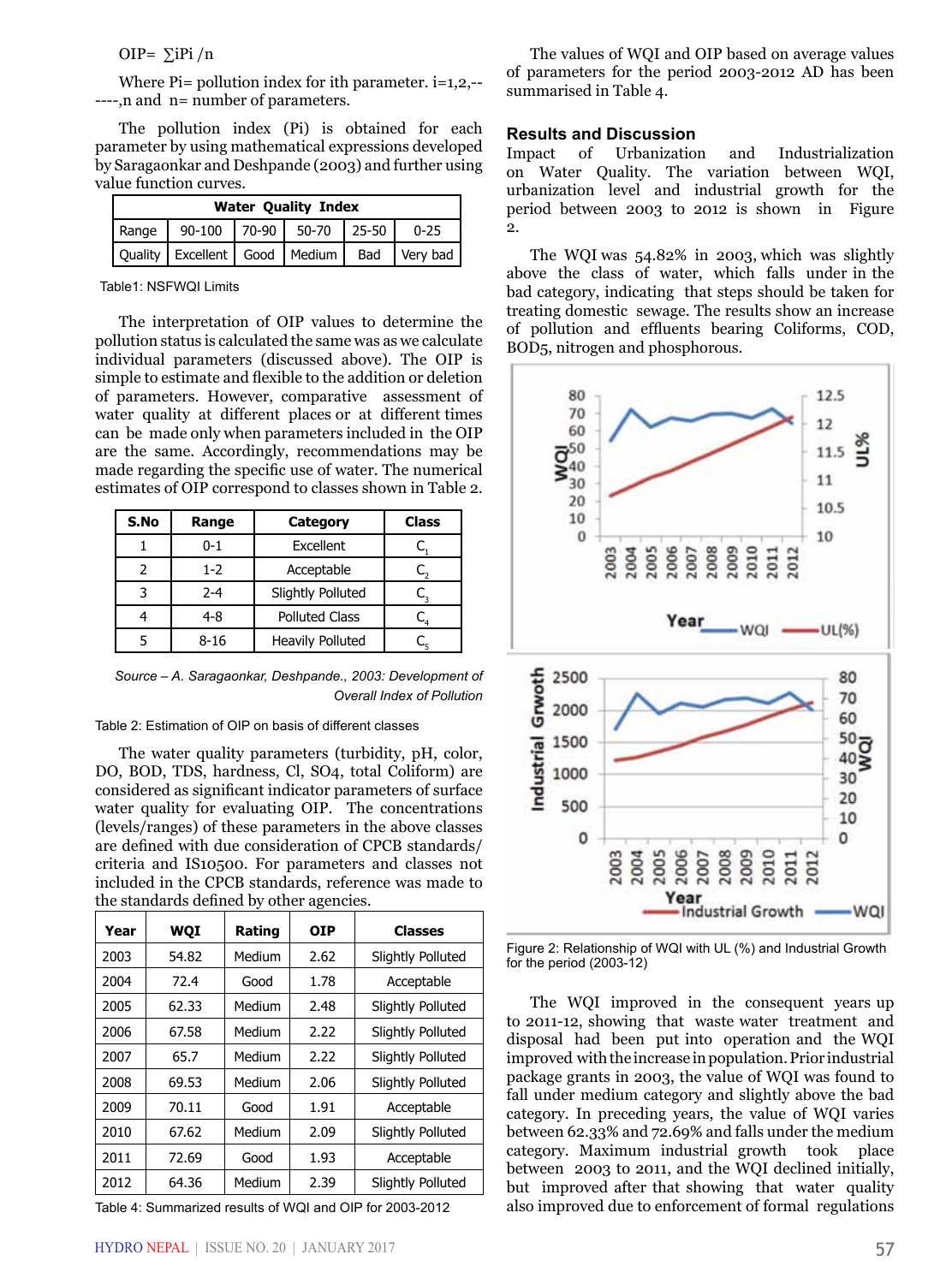and implementation of best available technologies that effectively improved waste water treatment in the area.



50



**Evaluation of Water Quality**

Figure 3 shows the relationship between WQI and OIP in our study.

Water quality was found medium and slightly polluted in 2012 showing that untreated domestic sewage from urban centres and effluent from industrial areas were being discharged into the Swan River, and suggests that some remedial action plan is required in order to reduce environmental stresses.

#### **Statistical Analysis**

The water quality data shown as per Table 1 for the last 10 years were considered and Water Quality Indices estimated by National Sanitation Foundation Method NSF (WQI) and Overall Index of Pollution (OIP) were taken as dependent variables and the extent of dependency on different water quality parameters was studied using multiple regression analysis.

| <b>Independent variables</b> | <b>Coefficient</b> | t-ratio  | p-value |
|------------------------------|--------------------|----------|---------|
| рH                           | $-4.993$           | $-2.318$ | 0.02    |
| Temperature                  | $-0.203$           | $-1.256$ | 0.22    |
| DO                           | $-2.137$           | $-4.241$ | 0.00    |
| <b>BOD</b>                   | $-0.622$           | $-2.361$ | 0.02    |
| Nitrate                      | $-2.225$           | $-2.370$ | 0.02    |
| <b>Total Coliform</b>        | $-0.004$           | $-1.549$ | 0.13    |
| Constant                     | 101.601            | 4.805    | 0.00    |

Table 5: Variables affecting river water quality (NSFWQI)

Table 5 presents the results of analysis when NSFWQI was taken as dependent variable. Maximum variation in NSFWQI has been explained by mentioned variables in the same table. Temperature and Total Coliform were found as insignificant variables affecting water quality and a close look at the Student's t-statistics or t-ratio indicated that Dissolved Oxygen (DO) was the most important parameter affecting water quality with value of  $R2=0.457$  in the river followed by Nitrate  $(R2=0.379)$ and Biochemical Oxygen Demand (BOD) with value of R2=0.192 as shown in Figure 4, which further shows that DO is directly in proportion with WQI, whereas NO3 and BOD varies inversely proportion to the WQI.

| <b>Independent</b><br>variables | Coefficient | t-ratio  | p-value |  |  |
|---------------------------------|-------------|----------|---------|--|--|
| рH                              | $-3.162$    | $-3.200$ | 0.00    |  |  |
| Temperature                     | $-0.068$    | $-1.150$ | 0.26    |  |  |
| DO                              | 0.683       | 2.742    | 0.01    |  |  |
| <b>BOD</b>                      | $-0.710$    | $-3.879$ | 0.00    |  |  |
| Nitrate                         | $-0.440$    | $-1.565$ | 0.13    |  |  |
| <b>Total Coliform</b>           | $-0.002$    | $-2.003$ | 0.05    |  |  |
| Constant                        | 31.120      | 3.647    | 0.00    |  |  |



 $=$  DO

60

Table 6: Variables effecting River Water Quality (OIP)



70

•NO,

80

 $BOD<sub>e</sub>$ 

Table 6 presents the results of analysis when OIP was taken as dependent variable. The R2 values are more than estimated by NSFWQI method results. Here temperature and nitrate were found as insignificant variables affecting river water quality and among other variables again DO was found as most important variable followed by BOD and total Coliform and a close look at the Student's t-statistics or t-ratio indicated that Dissolved Oxygen (DO) was the most important parameter affecting water quality with value of R2=0.538, n=35 in the river followed Biochemical Oxygen Demand (BOD) with value of  $R_2 = 0.484$ , n=35 as shown in Figure 5.



Figure 5: Polynomial fit of OIP for the WQ data from 2003-2012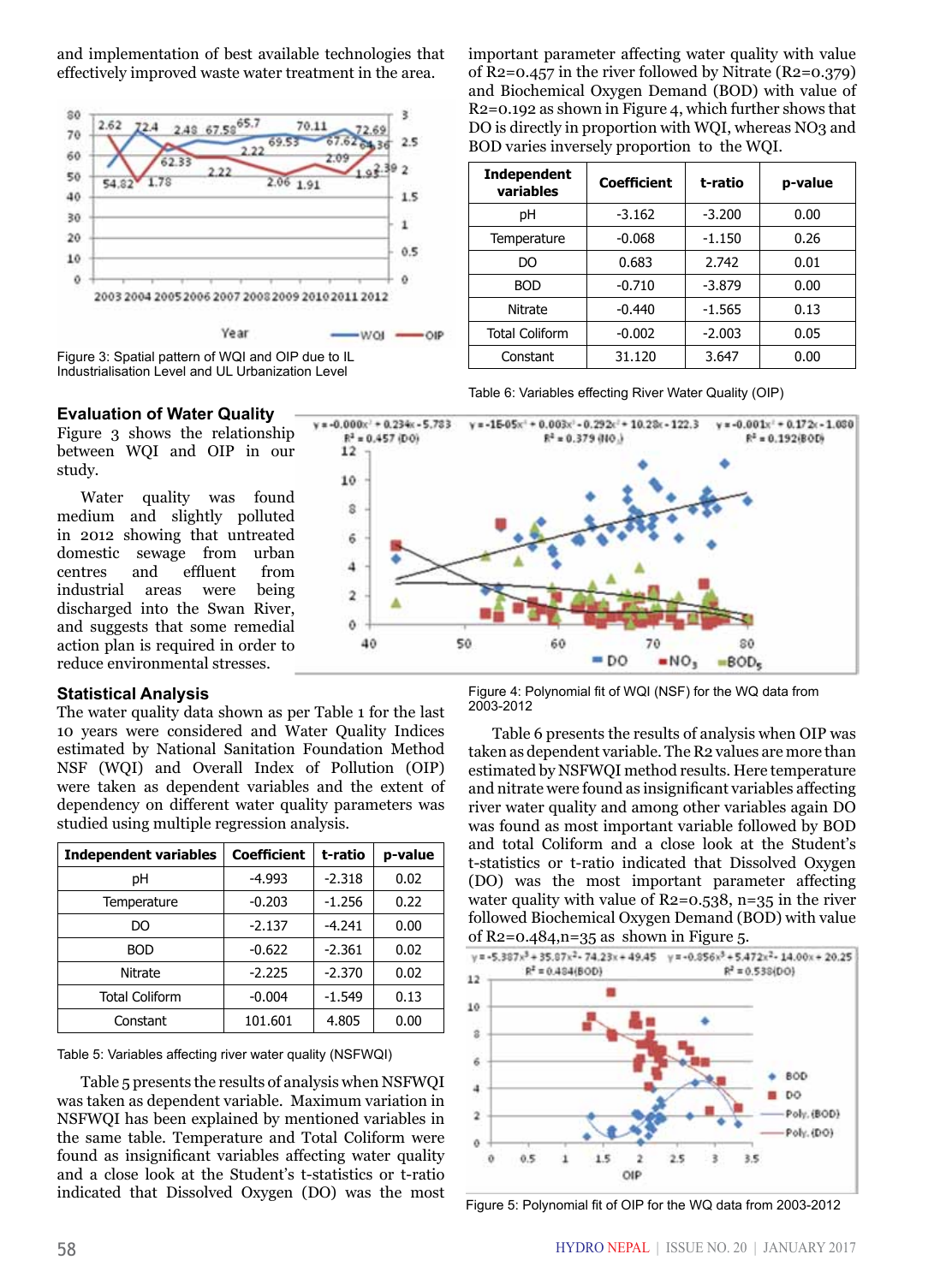The variation between OIP and BOD shows an inverted U-shaped curve, which reflects a phase of development "pollution first treatment after".

The maximum values of BOD initially increase with OIP and lesser values decrease as OIP increases during the period 2003-2012.

| <b>Variable</b> | Max   | Min   | Mean  | <b>Std Deviation</b> |
|-----------------|-------|-------|-------|----------------------|
| рH              | 8.63  | 7.60  | 8.14  | 0.312                |
| Temperature     | 36.00 | 10.00 | 23.45 | 5.993                |
| DO.             | 11.10 | 2.40  | 6.85  | 1.818                |
| <b>BOD</b>      | 14.00 | 0.10  | 2.52  | 2.642                |
| Nitrate         | 7.02  | 0.00  | 1.042 | 1.436                |
| Total Coliform  | 1800  | 32    | 296   | 484.525              |

Table 7 provides the descriptive statics of water quality parameters giving maximum, minimum, mean and standard deviation of the parameters mentioned.

The relative variation of pH and Nitrate has been observed on lower side compare to the Temperature, DO, BOD and Total Coliform, which has been found as significant parameters and should be monitored on regular basis.

Although the pH and temperature are important, they have been found to be insignificant and need only be observed as routine parameters.

Table 7: Statistics of water quality parameters

| Month/<br>year | pH   | <b>Temp</b><br>℃ | <b>D.O</b><br>(mg/l) | <b>BOD</b><br>mg/l | Tur-<br>bidity | PO <sub>4</sub> | $NO3-N$ | F.C<br>MPN/<br>100ml | T.C<br>MPN/<br>100ml | E.Coli<br>MPN/<br>100ml | WQI   | <b>Ratings</b> | <b>OIP</b>     | Ratings                |
|----------------|------|------------------|----------------------|--------------------|----------------|-----------------|---------|----------------------|----------------------|-------------------------|-------|----------------|----------------|------------------------|
| Mar-03         | 8.54 | 20               | 6.8                  | $\overline{2}$     | 14             | <b>NA</b>       | 7.02    | 780                  | 1800                 | 1170                    | 53.83 | Medium         | 2.66           | Slightly Pol-<br>luted |
| Jun-03         | 7.78 | 30               | 4.6                  | 1.6                | 104            | <b>NA</b>       | 5.545   | 780                  | 1790                 | 1170                    | 42.74 | Bad            | 3.08           | Slightly Pol-<br>luted |
| $Dec-03$       | 8.2  | 15               | 8.9                  | 2                  | 9.5            | <b>NA</b>       | 0.325   | 600                  | 1760                 | 900                     | 63.28 | Medium         | 2.13           | Slightly Pol-<br>luted |
| Mar-04         | 8.27 | 24               | 7.8                  | $\mathbf{1}$       | $\mathbf{3}$   | <b>NA</b>       | 0.086   | 40                   | 110                  | 60                      | 75.56 | Good           | 1.63           | Acceptable             |
| Jun-04         | 7.71 | 28               | 4.2                  | 0.6                | 22             | <b>NA</b>       | 1.922   | 40                   | 110                  | 60                      | 59.71 | Medium         | 2.11           | Slightly Pol-<br>luted |
| Oct-04         | 8.42 | 23               | 8                    | 0.6                | 20             | <b>NA</b>       | 0.415   | 22                   | 80                   | 33                      | 74.1  | Good           | 1.61           | Acceptable             |
| Apr-05         | 7.76 | 23               | 2.6                  | 14                 | 9              | <b>NA</b>       | 0.6     | 70                   | 200                  | 102                     | 53.61 | Medium         | 3.3            | Slightly Pol-<br>luted |
| Jul-05         | 8.39 | 26.5             | 6.8                  | 2                  | 6              | <b>NA</b>       | 0.07    | 140                  | 240                  | 196                     | 67.36 | Medium         | 2.15           | Slightly Pol-<br>luted |
| Oct-05         | 8.1  | 24               | 7.3                  | 0.1                | <b>NA</b>      | <b>NA</b>       | 1.2     | 160                  | 280                  | 223                     | 67.52 | Medium         | $\overline{2}$ | Slightly Pol-<br>luted |
| Jan-06         | 7.95 | 18               | 8.7                  | 0.9                | 18             | <b>NA</b>       | 1.188   | 120                  | 400                  | 176                     | 67.22 | Medium         | 1.96           | Acceptable             |
| Apr-06         | 8.58 | 32.5             | 7.3                  | 1.8                | 8              | <b>NA</b>       | 0.54    | 60                   | 240                  | 87                      | 63.16 | Medium         | 2.1            | Slightly Pol-<br>luted |
| Jul-06         | 8.34 | 34               | 7.2                  | 6                  | <b>NA</b>      | <b>NA</b>       | 1.1     | 56                   | 160                  | 81                      | 58.04 | Medium         | 2.56           | Slightly Pol-<br>luted |
| Oct-06         | 7.96 | 24               | 6.7                  | 3.2                | <b>NA</b>      | <b>NA</b>       | 0.589   | 100                  | 300                  | 147                     | 65.5  | Medium         | 2.26           | Slightly Pol-<br>luted |
| Jan-07         | 8.43 | 14               | 11.1                 | 0.8                | <b>NA</b>      | <b>NA</b>       | 0.8     | 52                   | 130                  | 76                      | 68.8  | Medium         | 1.6            | Acceptable             |
| Apr-07         | 7.82 | 32               | 6.8                  | 2.8                | 1.4            | 0.23            | 1.28    | 46                   | 180                  | 71                      | 63.48 | Medium         | 2.28           | Slightly Pol-<br>luted |
| Jul-07         | 8.37 | 36               | 5                    | 1.6                | <b>NA</b>      | <b>NA</b>       | 0.36    | 56                   | 220                  | 83                      | 59.38 | Medium         | 2.22           | Slightly Pol-<br>luted |
| Oct-07         | 8.63 | 26.5             | 2.4                  | 4.8                | <b>NA</b>      | <b>NA</b>       | 0.824   | 50                   | 180                  | 70                      | 52.2  | Medium         | 2.92           | Slightly Pol-<br>luted |
| Jan-08         | 8.01 | 10               | 9.4                  | 2.2                | NA             | <b>NA</b>       | 0.55    | 64                   | 160                  | 86                      | 67.2  | Medium         | 1.92           | Acceptable             |
| Jul-08         | 8.36 | 22               | 6.9                  | $\overline{2}$     | <b>NA</b>      | <b>NA</b>       | 0.42    | 50                   | 220                  | 79                      | 69.71 | Medium         | 2.26           | Slightly Pol-<br>luted |
| Oct-08         | 8.07 | 24               | 6.2                  | $\overline{2}$     | <b>NA</b>      | <b>NA</b>       | 0.69    | 38                   | 150                  | 65                      | 66.66 | Medium         | $\overline{2}$ | Slightly Pol-<br>luted |
| Jan-09         | 7.6  | 20               | 9.3                  | 2                  | <b>NA</b>      | <b>NA</b>       | 0.48    | 42                   | 140                  | 69                      | 75.57 | Good           | 1.34           | Acceptable             |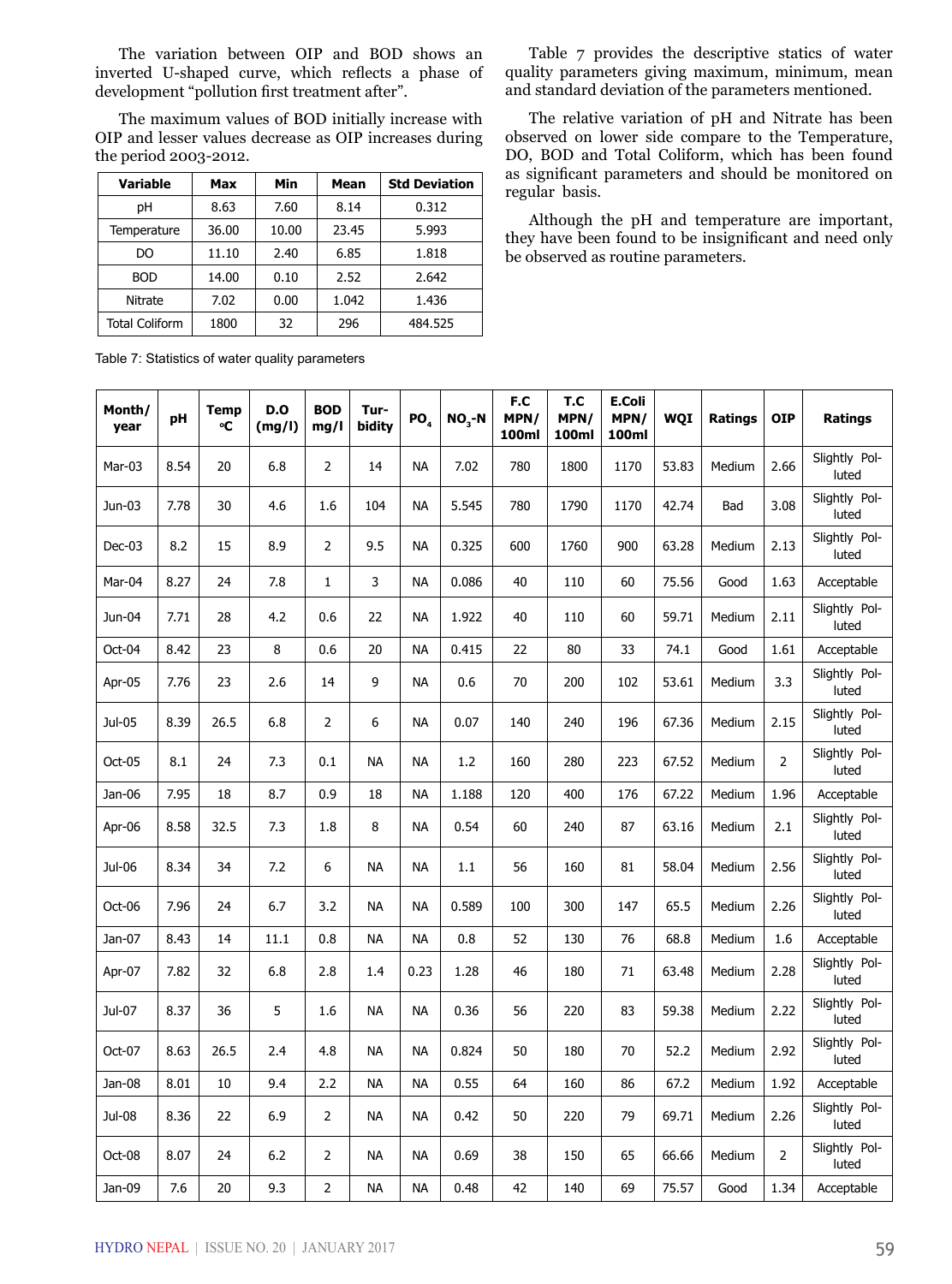| Apr-09   | 8.27 | 23    | 8.6  | 0.5            | 0.6       | 0.23      | $\mathbf{0}$ | 9              | 32        | 15        | 80.08 | Good   | 1.28 | Acceptable             |
|----------|------|-------|------|----------------|-----------|-----------|--------------|----------------|-----------|-----------|-------|--------|------|------------------------|
| Jul-09   | 7.84 | 17    | 6    | 9              | <b>NA</b> | <b>NA</b> | 0.114        | 22             | 80        | 31        | 64.44 | Medium | 2.86 | Slightly Pol-<br>luted |
| Oct-09   | 8.63 | 18.5  | 6.7  | 1              | <b>NA</b> | <b>NA</b> | 0.212        | 44             | 100       | 57        | 68.72 | Medium | 2.16 | Slightly Pol-<br>luted |
| Jan-10   | 8.5  | 18.5  | 6.2  | 2              | <b>NA</b> | <b>NA</b> | 0.341        | 18             | 60        | 26        | 69.95 | Medium | 2.24 | Slightly Pol-<br>luted |
| Apr-10   | 7.67 | 27    | 5.6  | 2.2            | <b>NA</b> | <b>NA</b> | 0.19         | $\overline{4}$ | 36        | 9         | 76.02 | Good   | 1.96 | Acceptable             |
| Jul-10   | 7.74 | 31    | 5.3  | 2.6            | <b>NA</b> | 0.46      | $\mathbf{1}$ | 26             | 72        | 45        | 59.25 | Medium | 2.2  | Slightly Pol-<br>luted |
| Oct-10   | 8.03 | 28    | 6    | $\overline{2}$ | <b>NA</b> | <b>NA</b> | 0.018        | 10             | 32        | 16        | 72.67 | Good   | 1.96 | Acceptable             |
| Jan-11   | 7.77 | 21    | 8.05 | 1.05           | <b>NA</b> | 0.22      | 0.359        | 13             | 126       | 19        | 76.69 | Good   | 1.6  | Acceptable             |
| Apr-11   | 7.98 | 22.66 | 7.43 | 1.2            | 8.97      | 0.73      | 2.415        | 12             | 151.33    | 17        | 69.99 | Medium | 2.1  | Slightly Pol-<br>luted |
| $Jul-11$ | 8.39 | 29    | 8.03 | 1.36           | 7.5       | 0.58      | 0.933        | 16.33          | 99        | 27        | 67.71 | Medium | 2.13 | Slightly Pol-<br>luted |
| $Oct-11$ | 8.29 | 17.66 | 8.83 | 1.1            | 12.03     | 0.85      | 0.62         | <b>NA</b>      | <b>NA</b> | <b>NA</b> | 71.78 | Good   | 1.9  | Acceptable             |
| $Jan-12$ | 7.85 | 20.66 | 7.2  | 4              | 8.73      | 0.93      | 1.887        | <b>NA</b>      | <b>NA</b> | <b>NA</b> | 68.48 | Medium | 2.16 | Slightly Pol-<br>luted |
| Apr-12   | 8.09 | 24.5  | 5.9  | 1.8            | 29.75     | 0.47      | 1.2          | 40             | 72        | 63        | 61.79 | Medium | 2.3  | Slightly Pol-<br>luted |
| $Jul-12$ | 8.57 | 16    | 6.05 | 4.45           | 34.2      | 0.55      | 1.18         | 45             | 78.5      | 71        | 55.69 | Medium | 2.73 | Slightly Pol-<br>luted |

Table 3: WQI and OIP-based on Water Quality Data for the period (2003-2012)

#### **Conclusion**

In the paper, we analysed the NSFWQI and OIP in surface water quality across temporal variations for the Swan River between 2003-2012. The results indicate that the surface water quality falls into the medium and slightly polluted category in 2002, 2004 and 2012. This indicates that some sources of pollution were not controlled effectively. In the other years we studied, the water quality falls under "good" and "acceptable" categories indicating that enforcement of formal regulations had helped to improve water quality.

Multiple linear regression identifies DO and Nitrate as independent variables with significant value of r=0.676, 0.615 and R2=0.457, 0.379 ( $p$ <0.05), respectively, for WQI as a dependent variable. In case of OIP, the role of each variable with DO and BOD as independent parameters is significant with values r=0.733, 0.695 and  $R2=0.538$ , 0.484 (p<0.05), respectively. The tools used for statistical analysis provide the objective of stressor parameters and from where it is clear that DO, BOD and NO3 were found to be the most significant parameters responsible for water quality variation in Swan River.

As our study is confined to limited stretch of the river, we suggest that segment-wise analysis along different stretches could be done for control of stressor parameters. We suggest further that for sustainable development, measures such as environmental planning, total discharge control volume, and polluter-pays principle should be implemented to improve surface water quality.

- -

#### **References**

- APHA : (2005) Standard methods for the examination of water and waste water, 21st edition, American Public Health Association, Washington.
- Brilly, M., Rusjan, S., Widmar, A., (2006). Monitoring the Impact of Urbanization on the Glinscica Stream. Physics and Chemistry of the Earth, 31(17):1089-1096
- Bartarya, S. K., Bahukhandi, D. K., (2012) Impact Assessment of Urbanization and Industrialization on Surface and Ground Water Quality. Global Journal of Engineering Design & Technology, 1(1):11-22
- Cronin, A. A., Taylor, R. G., Powell, K. L., Barett., M. H., (2003). Temporal Variation in the depth specific hydro-chemistry and sewage related micro-biology of an urban sand stone aquifer, Nottingham. Journal of Hydro-Geology, 11 (2):205-216
- Jerome, C and Pius A, (2010) Evaluation of water quality index and its impact on quality of life in an industrial area in Banglore , South India , American Journal of Scientific and Industrial Research ., 1(3): 595-603
- Leblanc, R. T., Brown, R. D., Fitz Gibbon, J. E., (1997). Modelling the effect of Land Use Change on the Water Temperature in Unregulated Urban Streams. Journal of Environmental Management, 49(4):445-469
- Mustapha, Adamu., Aris, A. Z., Ramli, M.F., Juahir, Hafizan.,(2012). Temporal Aspect of Surface Water Quality Variation Using Robust Statistical Tools. Scientific World Journal: 1-9
- Prati, L., Pavanello, R and Pesarin, F (1971). Assessment of surface water quality by single index of pollution, Journal of water resources ., 5: 741-751